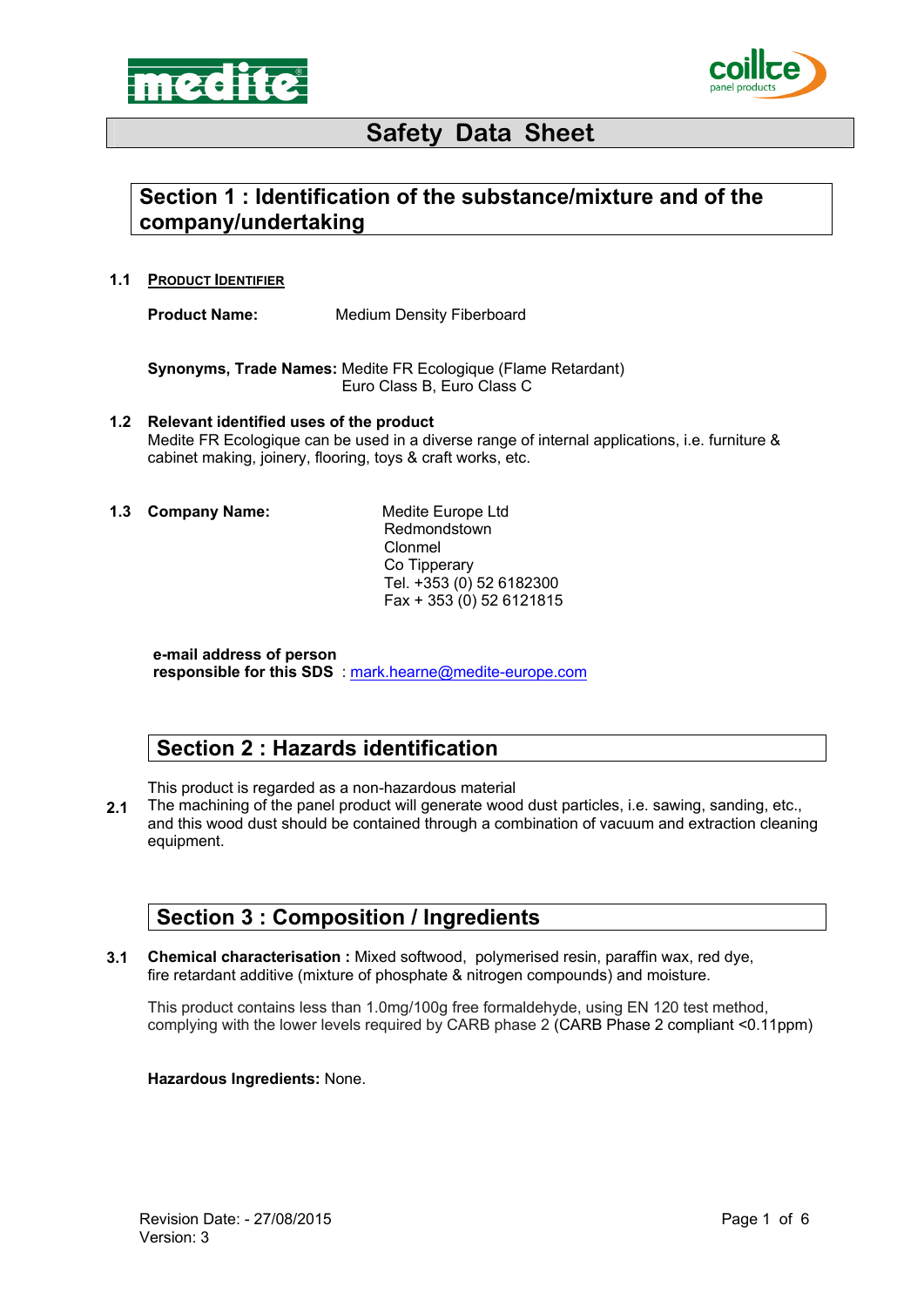



### **Section 4 : First aid measures**

#### 4.1 **Description of first aid measures**

| Inhalation:                         | During the machining of this product i.e. sawing, sanding, etc., wood<br>dust is generated. Move the exposed person to fresh air and get<br>medical attention if adverse health effects persist or are severe. In<br>the case of inhalation of decomposition products in a fire, symptoms<br>may be delayed. The exposed person may need to be kept under<br>medical surveillance for 24 hours.                                                                                                                                                                                                                           |
|-------------------------------------|---------------------------------------------------------------------------------------------------------------------------------------------------------------------------------------------------------------------------------------------------------------------------------------------------------------------------------------------------------------------------------------------------------------------------------------------------------------------------------------------------------------------------------------------------------------------------------------------------------------------------|
| Ingestion:                          | Wash out mouth with water. If material is swallowed and the exposed<br>person is conscious, give small quantities of water to drink. Get<br>medical attention if adverse health effects persist or are severe.                                                                                                                                                                                                                                                                                                                                                                                                            |
| Eye contact:                        | Immediately flush open eye(s) with tepid water, occasionally lifting<br>the upper and lower eyelids. Check for and remove any contact<br>lenses. Get medical attention if irritation occurs.                                                                                                                                                                                                                                                                                                                                                                                                                              |
| <b>Skin contact:</b>                | Wash contaminated skin with soap and water. Get medical attention<br>if irritation occurs.                                                                                                                                                                                                                                                                                                                                                                                                                                                                                                                                |
| General:                            | During the machining of this product i.e. sawing, sanding, etc., dust is<br>generated. Should adverse effects occur following inhalation of,<br>ingestion of or eye contact with this dust, move the victim to a safe<br>area as soon as possible. If unconscious, place in recovery position<br>and seek medical advice. If not breathing, if breathing is irregular or if<br>respiratory arrest occurs, provide artificial respiration or oxygen by<br>trained personnel. Maintain open airway. Loosen tight clothing such<br>as collar, tie, belt or waistband. Allow the victim to rest in a well<br>ventilated area. |
| <b>Protection for first-aiders:</b> | No action shall be taken involving any personal risk or without<br>suitable training. It may be dangerous to the person providing aid to<br>give mouth to mouth resuscitation.                                                                                                                                                                                                                                                                                                                                                                                                                                            |

### **Section 5 : Firefighting measures**

**5.1 Extinguishing media** 

**Suitable fire extinguishing agents: Water, Dry Powder, Carbon Dioxide (CO<sub>2</sub>) & Foam.** 

**Unsuitable fire extinguishing agents :** None

#### **5.2 Special hazards arising from the material**

**Hazards from the material:** No specific hazard

**Hazardous thermal decomposition products:** Decomposition products may include the following: - Carbon Monoxide (CO), Carbon Dioxide (CO<sub>2</sub>) and Nitrogenous gases may evolve during combustion.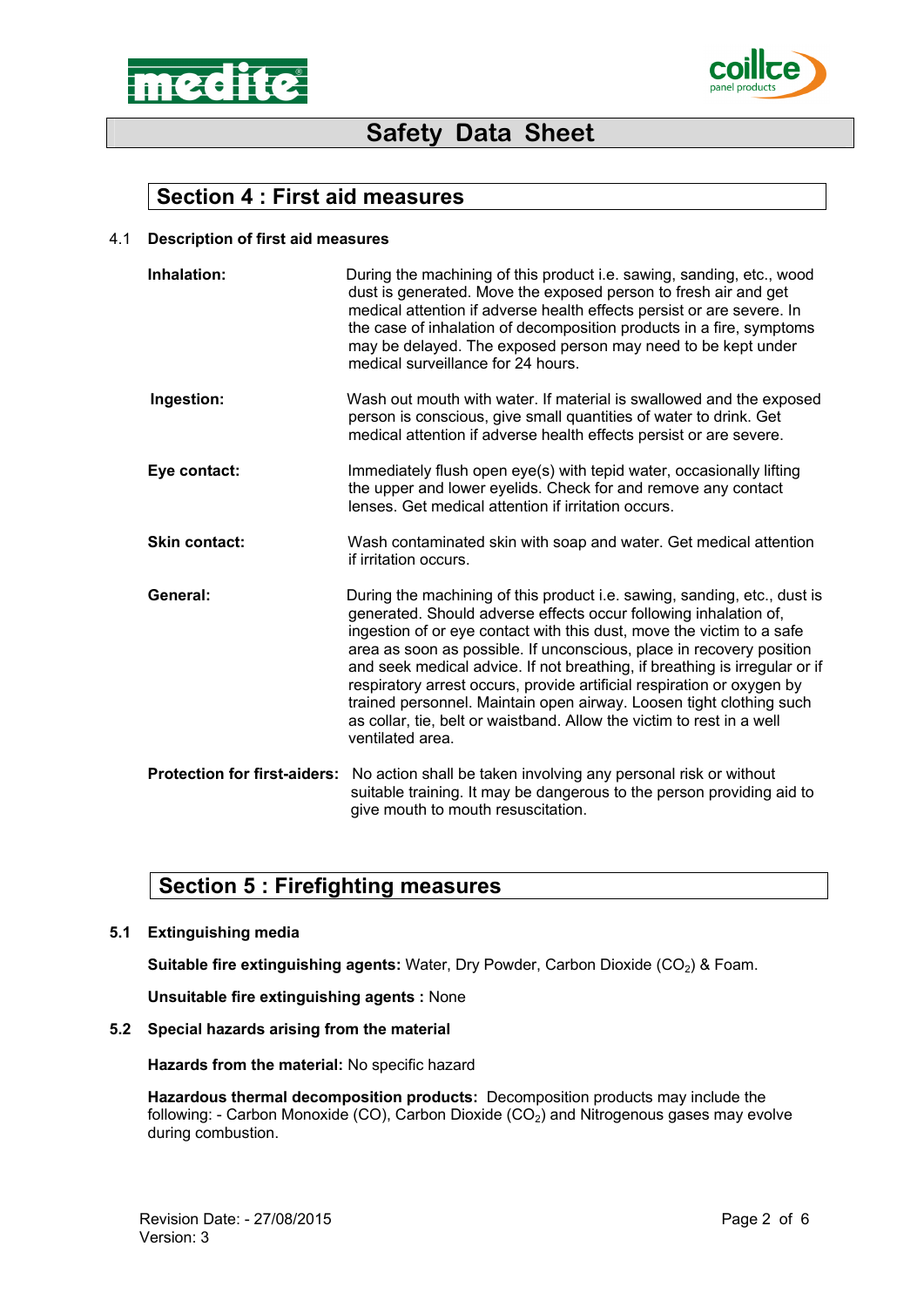



#### **5.3 Advice for firefighters**

**Special precautions for firefighters:** Promptly isolate the scene by removing all persons from the vicinity of the incident if there is a fire. No action shall be taken involving any personal risk or without suitable training.

**Special protective equipment for firefighters:** Fire-fighters should wear appropriate protective equipment including breathing apparatus equipment suitable for use in hazardous environments generated as a result of the thermal decomposition of the product.

#### **Section 6 : Accidental release measures**

#### **6.1 Personal precautions, protective equipment and emergency procedures**

**For non-emergency personnel:** Not applicable for the product in its solid sheet form

**For emergency responders :** Not applicable for the product in its solid sheet form

- **6.2 Environmental precautions :** Not applicable for the product in its solid sheet form
- **6.3 Methods for containment and cleaning up:** Not applicable for the product in its solid sheet form. The machining of this solid sheet form will generate wood dust particles, i.e. sawing, sanding, etc., and this wood dust should be collected through a combination of vacuum and extraction cleaning equipment. The waste material should be recovered or disposed of in a safe manner.

#### **6.4 Reference to other sections:**

See section 1 for emergency contact information See section 8 for information on appropriate personal protection equipment

## **Section 7 : Handling and storage**

**7.1**  The information in this section contains generic advice and guidance to assist employers develop safe practices and procedures that are based on their own specific risk assessments.

**Precautions for safe handling:** In solid sheet form the product may present a manual handling risk due to the physical dimensions and weight of the panel. Sound lifting practices and procedures, including the use of mechanical lifting equipment, should be adhered to at all times. The safe handling risk assessment should give full consideration to the wearing of safety footwear, gloves, helmet, face mask, etc.,

- **7.2 Advice on general occupational hygiene:** Eating, drinking and smoking should be prohibited in areas where this material is handled, stored and processed. Workers should wash their hands and face before eating, drinking and smoking. Remove contaminated clothing and protective equipment before entering eating areas.
- **7.3 Conditions for safe storage:** Store the product in a dry, well-ventilated area away from open flame or other ignition sources.

#### **Specific end use(s):**

Recommendations: Not available Industrial sector specific guidance: Not available

Revision Date: - 27/08/2015 **Page 3 of 6** Version: 3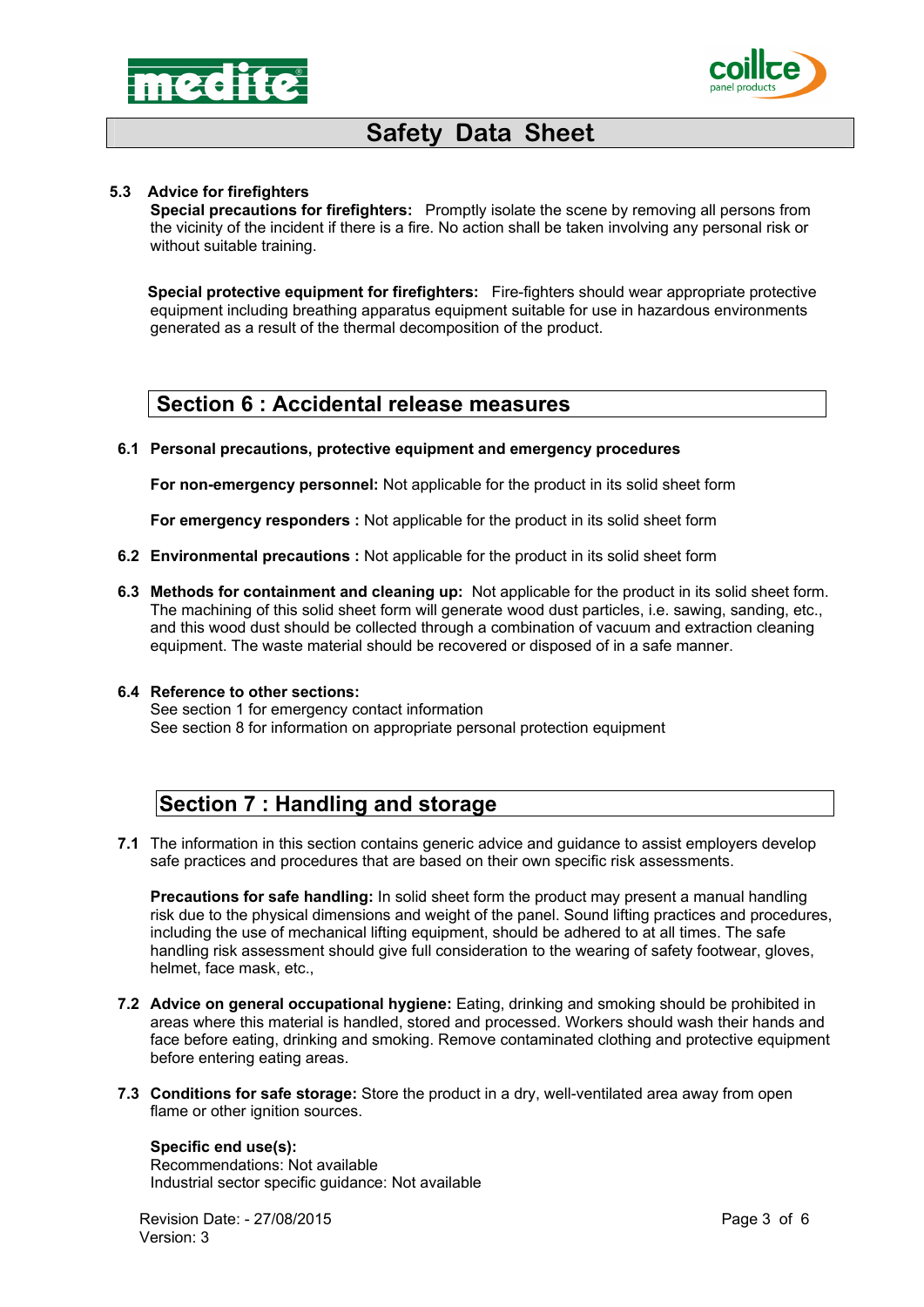



### **Section 8 : Exposure controls/personal protection**

#### **8.1 Occupational exposure limit value:**

| Product/Ingredient name | Exposure limit value                                                           |
|-------------------------|--------------------------------------------------------------------------------|
| ISoftwood Dust          | $HSA - 2011$ Code of practice for S H & W at Work<br>Chemical Agents Regs 2001 |
|                         | OELV-8hr: 5mg/m3 (Sen)                                                         |

**General recommended advice:** Medical supervision of all employees who handle or come in contact with respiratory sensitisers is recommended. Personnel with a history of asthma-type conditions or bronchitis conditions should not work with respiratory sensitisers. The Occupational Exposure Limits listed do not apply to previously sensitised individuals.

#### **8.2 Exposure controls**

**Appropriate engineering controls:** Provide exhaust ventilation or other engineering controls to keep airborne concentrations of dust/vapour below their respective occupational exposure limits.

#### **Individual protection measures**

**Hygiene measures:** Eating, drinking and smoking should be prohibited in areas where this material is handled, stored and processed. Workers should wash their hands and face before eating, drinking and smoking. Remove contaminated clothing and protective equipment before entering eating areas.

**Eye protection:** Appropriate safety eye wear, complying with an approved standard should be used when a risk assessment indicates this is necessary in order to reduce the exposure risk.

**Hand protection;** Appropriate gloves, complying with an approved standard should be used when a risk assessment indicated this is necessary in order to reduce the exposure risk.

**Skin protection:** Appropriate footwear, safety helmet, overalls, etc., complying with the approved standard for protective device/clothing should be used when a risk assessment indicated this is necessary in order to reduce the exposure risk.

**Respiratory protection:** The choice of the respiratory protection must take account of the known or anticipated exposure levels, the safe working limits of the selected respiratory protection device and work place risk assessments. The respiratory protection should comply with an approved standard and state the level of protection being offered. In case of inadequate ventilation wear respiratory protection.

**Environmental protection:** Emissions from work place exhaust/ventilation systems, vacuum cleaning systems or process equipment should be monitored to ensure they comply with the requirements of environmental protection legislation. Additional downstream scrubber, filtering or engineering modifications to the process equipment may be necessary to achieve these acceptable levels.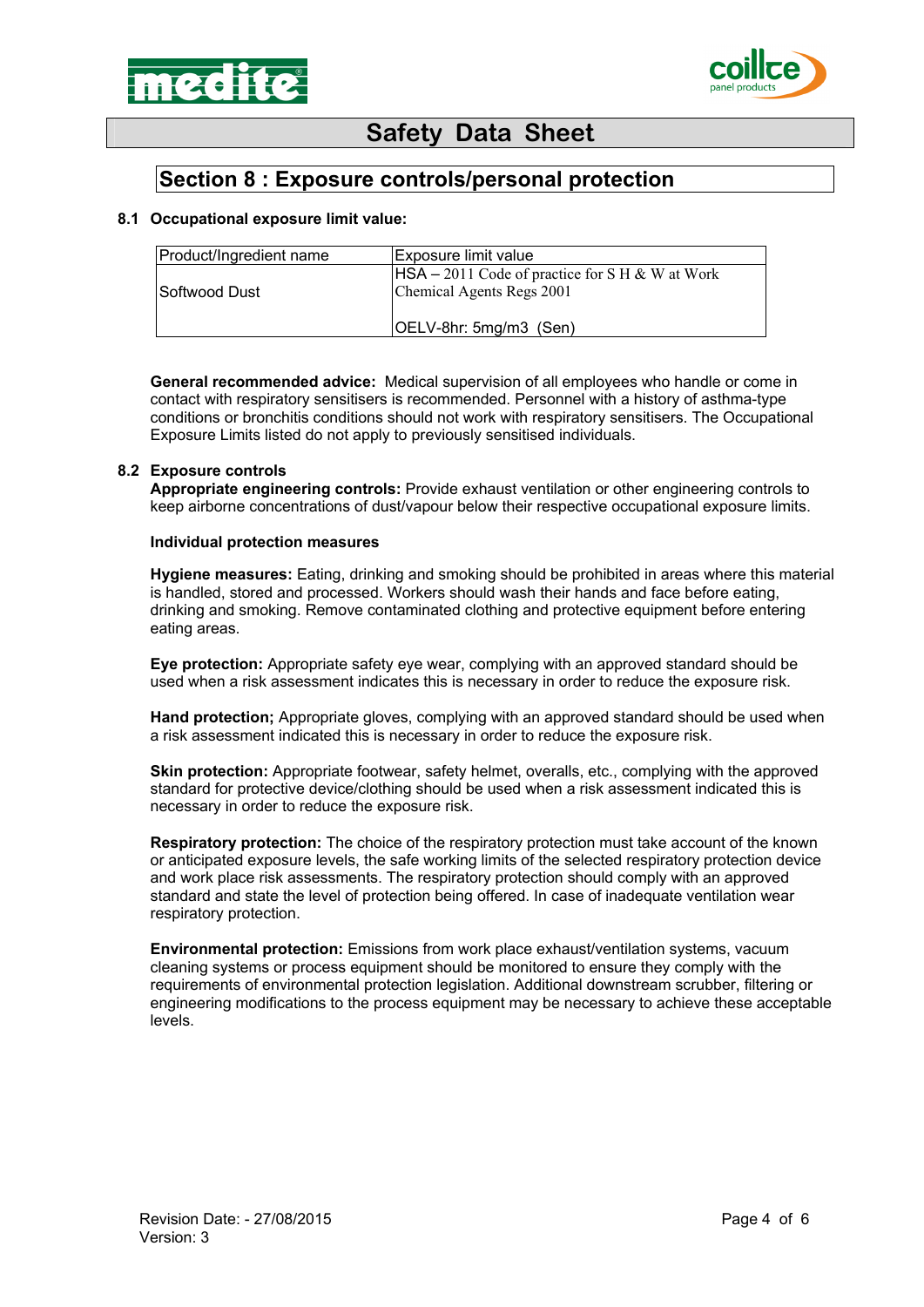



## **Section 9 : Physical and chemical properties**

#### **9.1 Physical and chemical properties**

| State:                               | Solid panel form                                                                                                   |
|--------------------------------------|--------------------------------------------------------------------------------------------------------------------|
| Odour:                               | None under ambient conditions                                                                                      |
| <b>Dimensions:</b>                   | Dimensions will vary with product thickness, length and width.                                                     |
|                                      | See Medite technical information sheet                                                                             |
| Density (kg/m3):                     | Density will vary according to product type. See Medite technical information<br>sheet                             |
| Flash point :                        | Not determined in solid panel state, Layer ignition temperature (5mm layer) for<br>Medite MDF sander dust is 320°C |
| Inflammability:                      | N/A in solid state                                                                                                 |
| Explosive hazard: N/A in solid state |                                                                                                                    |

## **Section 10 : Stability and reactivity**

- **10.1 Chemical stability:** This product is chemically stable under normal conditions of use
- **10.2 Conditions to avoid:** Store the product in a dry, well-ventilated area, away from flame or other sources of ignition.
- **10.3 Materials to avoid:** Keep away from strong acids, bases and oxidising agents
- **10.4 Hazardous thermal decomposition products:** Decomposition products may include the following: - Carbon Monoxide (CO), Carbon Dioxide ( $CO<sub>2</sub>$ ) and Nitrogenous gases may evolve during combustion.

### **Section 11 : Toxicological information**

**11.1 Acute and Chronic toxicity:** This product is a safe material in panel form

### **Section 12 : Ecological information**

- **12.1 Ecotoxicity:** Not available
- **12.2 Mobility**: Not determined
- **12.3 Persistence and degradability:** Not determined
- **12.4 Bioaccumulation potential:** Not determined
- **12.5 Results of PBT assessment:** Not applicable